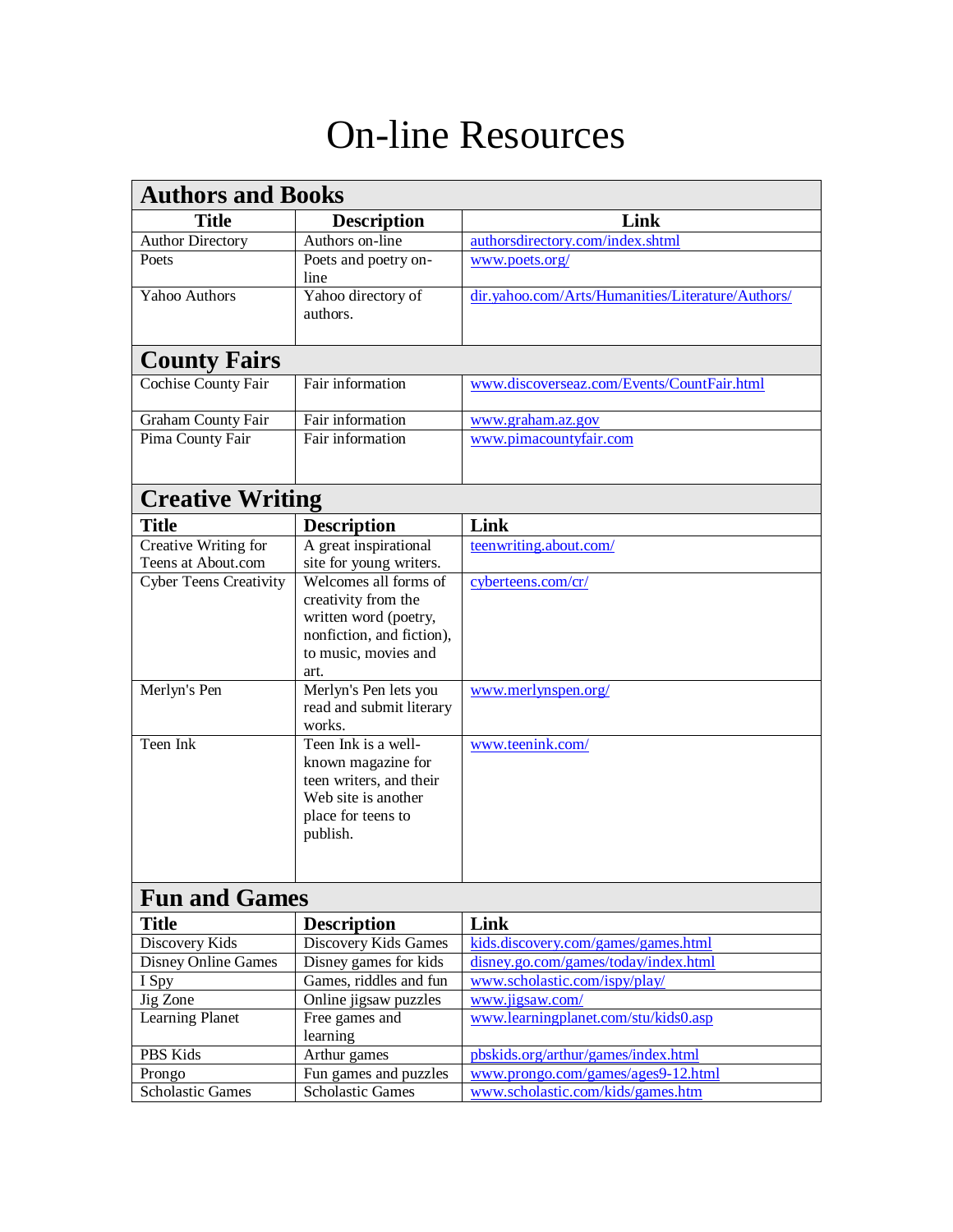| Sports Illustrated for<br>Kids   | Football, Basketball,<br>Baseball, Soccer and<br>more!                                     | www.sikids.com/                        |  |  |
|----------------------------------|--------------------------------------------------------------------------------------------|----------------------------------------|--|--|
| Zoopz.com                        | Games that make you<br>think.                                                              | www.zoopz.com/index.html               |  |  |
| <b>Government/Social Studies</b> |                                                                                            |                                        |  |  |
| <b>Title</b>                     | <b>Description</b>                                                                         | Link                                   |  |  |
| Arizona                          | Arizona Government<br>information                                                          | az.gov/webapp/portal/                  |  |  |
| <b>CIA World Fact Book</b>       | Information about the<br>countries of the world                                            | www.cia.gov/cia/publications/factbook/ |  |  |
| Find Law                         | Look up cases and<br>constitutional aspects                                                | www.findlaw.com/                       |  |  |
| <b>Landmark Cases</b>            | Landmark Supreme<br>Court cases                                                            | www.landmarkcases.org/                 |  |  |
| U.S. Government                  | <b>United States Federal</b><br>Government<br>information                                  | www.firstgov.gov/                      |  |  |
| <b>United States Census</b>      | Need numbers? Here is<br>the place to get started.                                         | www.census.gov/                        |  |  |
| Willcox                          | The City of Willcox's<br>homepage.                                                         | http://www.cityofwillcox.org/          |  |  |
| <b>Libraries</b>                 |                                                                                            |                                        |  |  |
| <b>Title</b>                     | <b>Description</b>                                                                         | Link                                   |  |  |
| Cochise County<br>Libraries      | Access public libraries<br>in Cochise County<br>including Willcox's<br>Elsie Hogan Library | http://cochise.lib.az.us/              |  |  |
| Internet Public Library          | The Internet Public<br>Library is a valuable<br>source of information.                     | www.ipl.org/                           |  |  |
| Library of Congress              | Access to the Library<br>of Congress                                                       | www.loc.gov/                           |  |  |
| Tucson-Pima Public<br>Library    | Tucson and Pima<br>Counties' libraries                                                     | www.library.pima.gov/index.cfm         |  |  |
| <b>News Sources</b>              |                                                                                            |                                        |  |  |
| <b>Title</b>                     | <b>Description</b>                                                                         | Link                                   |  |  |
| <b>ABC</b> News                  | TV - network news                                                                          | http://abcnews.go.com/                 |  |  |
| Arizona Daily Star               | Newspaper                                                                                  | www.azstarnet.com/                     |  |  |
| Arizona Republic                 | Newspaper                                                                                  | www.azcentral.com/arizonarepublic/     |  |  |
| <b>CBS</b> News                  | TV - network news                                                                          | http://www.cbsnews.com/                |  |  |
| <b>CNN</b>                       | TV - network news                                                                          | www.cnn.com/                           |  |  |
| Los Angeles Times                | Newspaper                                                                                  | www.latimes.com/                       |  |  |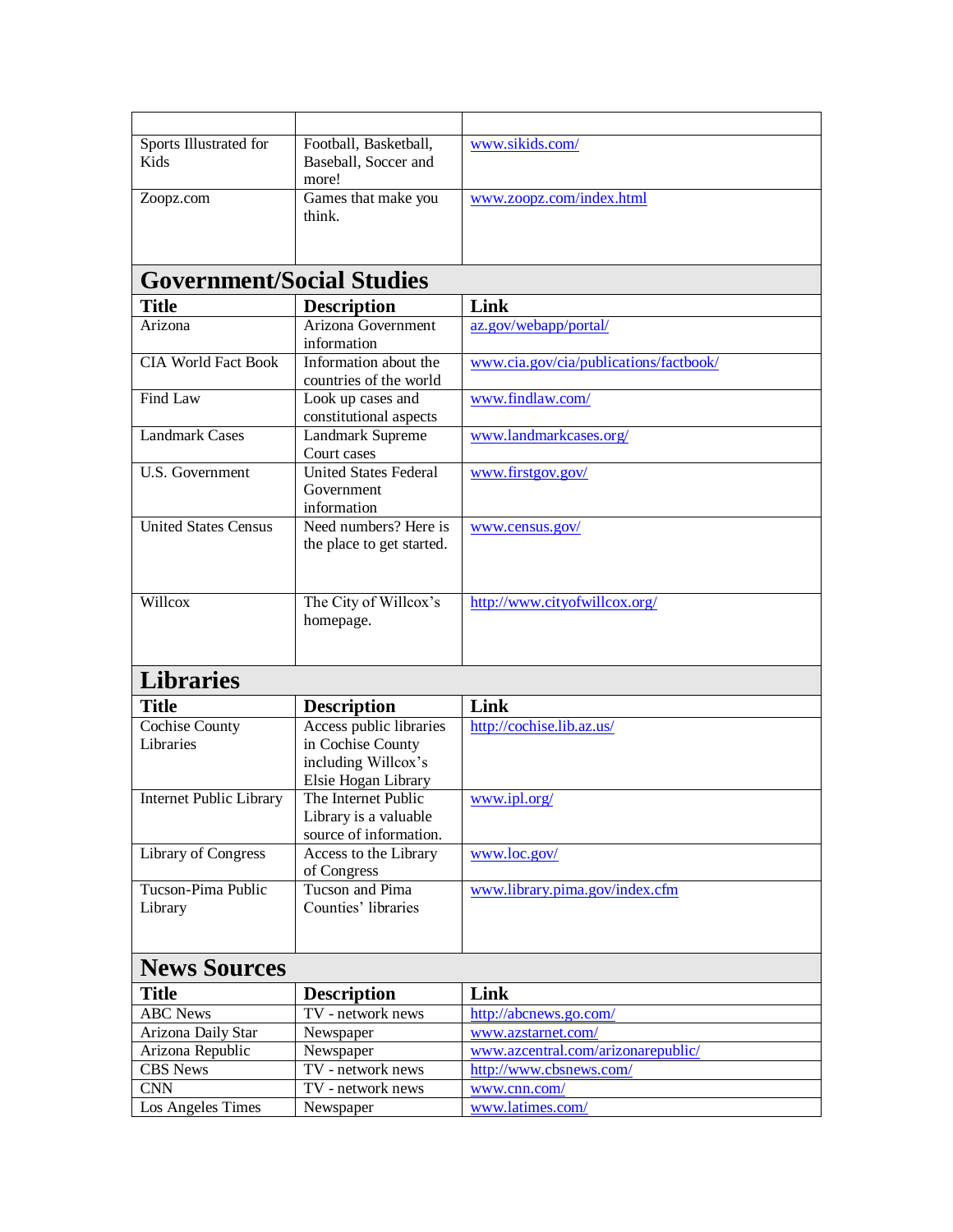| New York Times            | Newspaper                                   | www.nytimes.com/                       |
|---------------------------|---------------------------------------------|----------------------------------------|
|                           |                                             |                                        |
| <b>NBC News</b>           | TV - network news                           | http://www.cbsnews.com/                |
| <b>NPR</b>                | National Public Radio                       | www.npr.org/                           |
|                           | is a great source for in-                   |                                        |
|                           | depth news and social                       |                                        |
|                           | commentary.                                 |                                        |
| <b>PBS</b> News and Views | <b>Public Broadcast</b>                     | http://www.pbs.org/news/               |
|                           | System is a great                           |                                        |
|                           | source for in depth                         |                                        |
|                           | news and journalism.                        |                                        |
| Range News                | Newspaper                                   | http://willcoxrangenews.com/           |
| U.S.A. Today              | Newspaper                                   | www.usatoday.com/                      |
| <b>Washington Post</b>    | Newspaper                                   | www.washingtonpost.com/                |
|                           |                                             |                                        |
|                           |                                             |                                        |
| <b>Parent Help</b>        |                                             |                                        |
|                           |                                             |                                        |
| <b>Title</b>              | <b>Description</b>                          | Link                                   |
| Child Development         | Wide variety of sources                     | www.childdevelopmentinfo.com/index.htm |
|                           | devoted to child                            |                                        |
|                           | development and                             |                                        |
|                           | parenting information.                      |                                        |
| <b>Family Corner</b>      | Family Corner offers                        | www.familycorner.com/dir/              |
|                           | several fun and                             |                                        |
|                           | interactive tools for                       |                                        |
|                           | parents and families.                       |                                        |
| <b>Family Education</b>   | Parents find school                         | www.familyeducation.com                |
|                           | solutions, homework                         |                                        |
|                           | help, parenting tips, and<br>expert advice. |                                        |
| <b>PBS</b> Parents        | Valuable parenting                          | http://www.pbs.org/parents/            |
|                           | information.                                |                                        |
|                           |                                             |                                        |
|                           |                                             |                                        |
|                           |                                             |                                        |
| <b>Research</b>           |                                             |                                        |
| <b>Title</b>              | <b>Description</b>                          | Link                                   |
| Citation                  | Not sure how to cite                        | www.oslis.k12.or.us/secondary/howto/   |
|                           | your sources? Go here                       |                                        |
|                           | and find out.                               |                                        |
| Easybib.com               | This is a very easy,                        | www.easybib.com                        |
|                           | thorough way to create                      |                                        |
|                           | a works cited page or                       |                                        |
|                           | annotated bibliography.                     |                                        |
| Encyclopedia              | On-line encyclopedia                        | www.encyclopedia.com/                  |
| Humanities                | Humanities reference                        | vos.ucsb.edu/                          |
|                           | site, Voice of the                          |                                        |
|                           | Shuttle                                     |                                        |
| Internet Public Library   | The Internet Public                         | www.ipl.org/                           |
|                           | Library is a valuable                       |                                        |
|                           | source of information.                      |                                        |
| Literacy Education        | This web site can help                      | leo.stcloudstate.edu/                  |